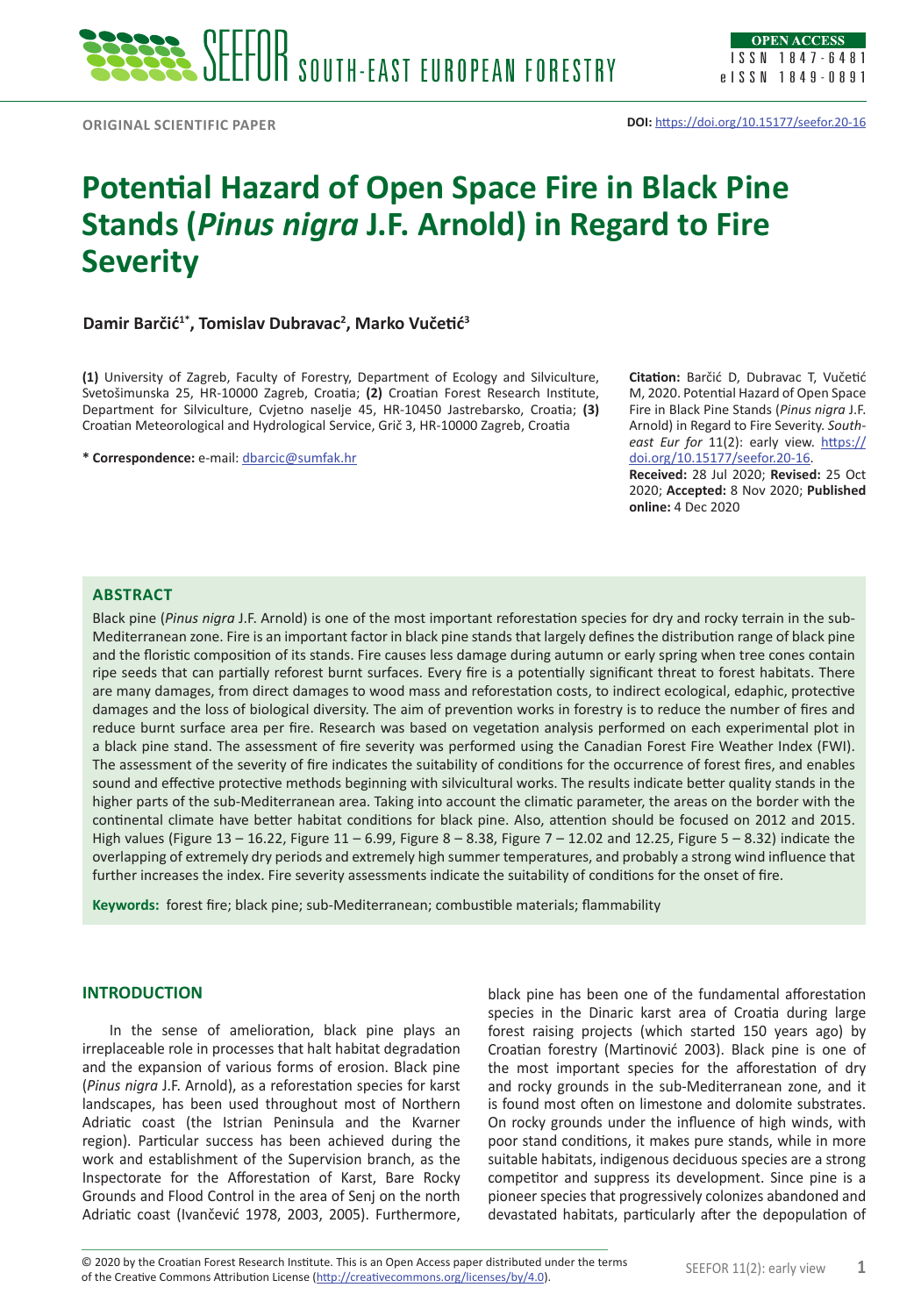those grounds and the cessation of anthropogenic activities (cutting, livestock husbandry), the indigenous deciduous species slowly regain their dominant role. Pine is suppressed and remains only in the most extreme habitats where there is no competition (Trinajstić 1979, Rauš et al. 1995). Fire is an important factor in black pine stands, which largely defines the distribution range of black pine and the floristic composition of its stands. Fire causes less damage if it occurs in autumn or early spring, when the tree cones contain ripe seeds that can partially reforest the burnt surfaces (Anić 1957). Though this is an extremely versatile species for amelioration, unlike other pines, it is often heavily affected by the fire season, with restoration and succession after fire as the primary concern. According to Retana et al. (2002), in the period between 1994 and 1998, an area of 40,420 hectares affected by fire in Catalonia recorded very poor regeneration with black pine as the dominant species. It is important to point out that fires in the Mediterranean are determined by climatic conditions (Carmel et al. 2009). Fire can be considered a natural element of the Mediterranean forest, determining its species composition and landscape structure (Trabaud 1994, González Olabarria 2006). Long, dry summers with high air temperatures reduce humidity in the forest floor layer to less than 5% (FAO 2006), thereby increasing the ignition rate of combustible materials (Calabri 1990). These are usually open space fires; pursuant to the Firefighting Act (Official Gazette 106/99) and the Intervention plan for large open space fires (Official Gazette 25/2001), these are categorized as fourth- and fifth-degree fires. They include particularly valuable forest lands, exceptionally large open space areas, with a hazard index from high to very high. If there is a correlation of the ratio of fire frequency in the Mediterranean karst, lack of forestry and silvicultural works and poor potential for black pine regeneration, the situation becomes increasingly alarming. In that case, both the production (commercial) roles and general roles of black forests decline. Therefore, prevention works to protect forests from fire should be intensified in those areas and in those years when the assessment of fire severity is increased. This paper gives an overview of the assessment of fire severity in the sub-Mediterranean area where black pine stands are dominant. The aim of this paper is to point out the danger of open space fire in different conditions of the occurrence of black pine.

#### **MATERIALS AND METHODS**

Experimental plots were set up in black pine stands in the Istrian Peninsula and Kvarner (Hrvatsko primorje) regions. The selection of plots was defined on the basis of data from the Forestry Management Plan and reviews of geological, pedological and phytocenological maps. A range of factors was considered, such as stand age, human influence, microrelief, elevation, slope and insolation. Experimental plots were defined on an area of 625  $m<sup>2</sup>$  and stand structure research was conducted. Plots were set up in stands over 40 years old. For each plot, all black pine trees were measured by diameter class, number of trees, basal area and wood volume.

To calculate the amount of forest litter, 3 samples were taken along the diagonal of the experimental plot with an area of 25×25 m. All samples were dried at room temperature and then dried at 55°C in two measurements. Drying of the samples in each measurement took 48 hours, and the interval between the two measurements was at least one hour (UNECE 2004).

Of the fifty experimental plots, forty-three were planted in forest pine cultures, while seven plots were isolated in natural black pine stands. The investigated area includes the eumediterranean, sub-Mediterranean and epimediterranean vegetation zone. In the investigated area, a division was made according to altitude (up to 150 m, from 150 m to 300 m, and over 300 m above sea level).

The study area (Rab, Senj, Rijeka, Poreč, Pazin) is most represented by the Cfsax climate, according to Seletković and Katušin (1992). It is a moderately warm rainy climate with hot summers and average monthly temperatures above 22°C. The winter rainy season is widely divided into spring and autumn-winter maximum. The driest part of the year occurs during the warm season.

Vegetation analysis was performed on each experimental plot, 625  $m^2$  based on the plant sociology method (Braun-Blanquet 1964, Dierschke 1994). Species abundance and cover was assessed using the expanded scale according to Barkman et al. (1964). Prior to numerical analysis, all assessments were transformed into an ordinal scale according to van der Maarel (1979). Plant nomenclature was taken from Nikolić (1994, 1997, 2000). The association of environmental variables and floristic composition of vegetation was analysed using Canonical Correspondence Analysis - CCA (ter Braak 1986, Jongman et al. 1995, Gegout and Houllier 1996).

The assessment of fire severity was performed using the Canadian Forest Fire Weather Index (FWI). Fire Weather Index consists of five sub-indices. They take into account the daily variations of moisture in different fuels, which have different response time depending on weather conditions, initial propagation velocities, fuel quantities and expected intensity of fire front expansion. This index is a numerical assessment of the potential intensity of fire for a standard fuel type and is a relative measure of the expected fire behaviour and daily requirement for fire supervision (Van Wagner and Pickett 1985, Vučetić 2000,Vučetić and Dimitrov 2000, Vučetić 2001). The assessment of fire severity is considered the most appropriate indicator of the potential fire hazard.

#### **RESULTS**

A comparison of the vegetation zones clearly shows the differences between the sub-Mediterranean zones and the lower zones at the border between the eumediterranean and sub-Mediterranean zones. On the Istrian Peninsula and Kvarner region, black pine primarily grows on limestone, even though it is also found on flysch substrates. It is most widely distributed in the sub-Mediterranean vegetation zone where it is also the most important species for karst afforestation.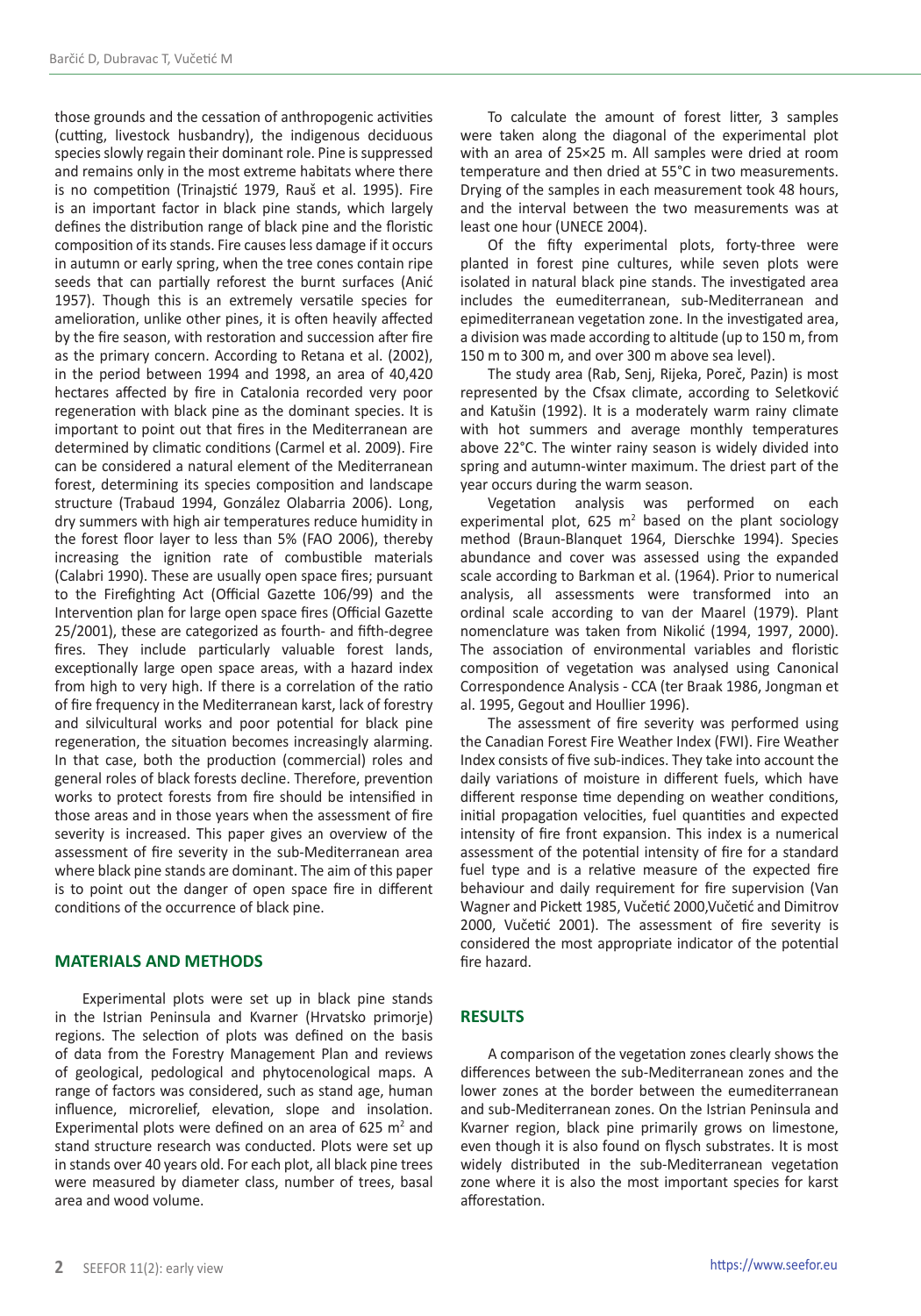



**Figure 1.** Quantity of forest floor (combustible matter) in forest plantations and natural black pine stands (FP = forest plantation, BPS = natural black pine stand).

**Figure 2.** Age classification of natural stands (BPS) and forest plantations (FP) of black pine.



**Figure 3.** Canonical Correspondence Analysis (CCA) analysis of plot classification by elevation, slope and organic matter.

|  |  |  |  |  |  | Table 1. Correlations according to Canonical Correspondence Analysis (CCA) analysis. |  |  |  |  |
|--|--|--|--|--|--|--------------------------------------------------------------------------------------|--|--|--|--|
|--|--|--|--|--|--|--------------------------------------------------------------------------------------|--|--|--|--|

| Variable         | Axis 1   | Axis 2   | Axis 3 |
|------------------|----------|----------|--------|
| 1 organic matter | $-0.145$ | 0.444    | 0.427  |
| 2 elevation      | 0.845    | $-0.378$ | 0.145  |
| 3 slope          | $-0.024$ | $-0.812$ | 0.318  |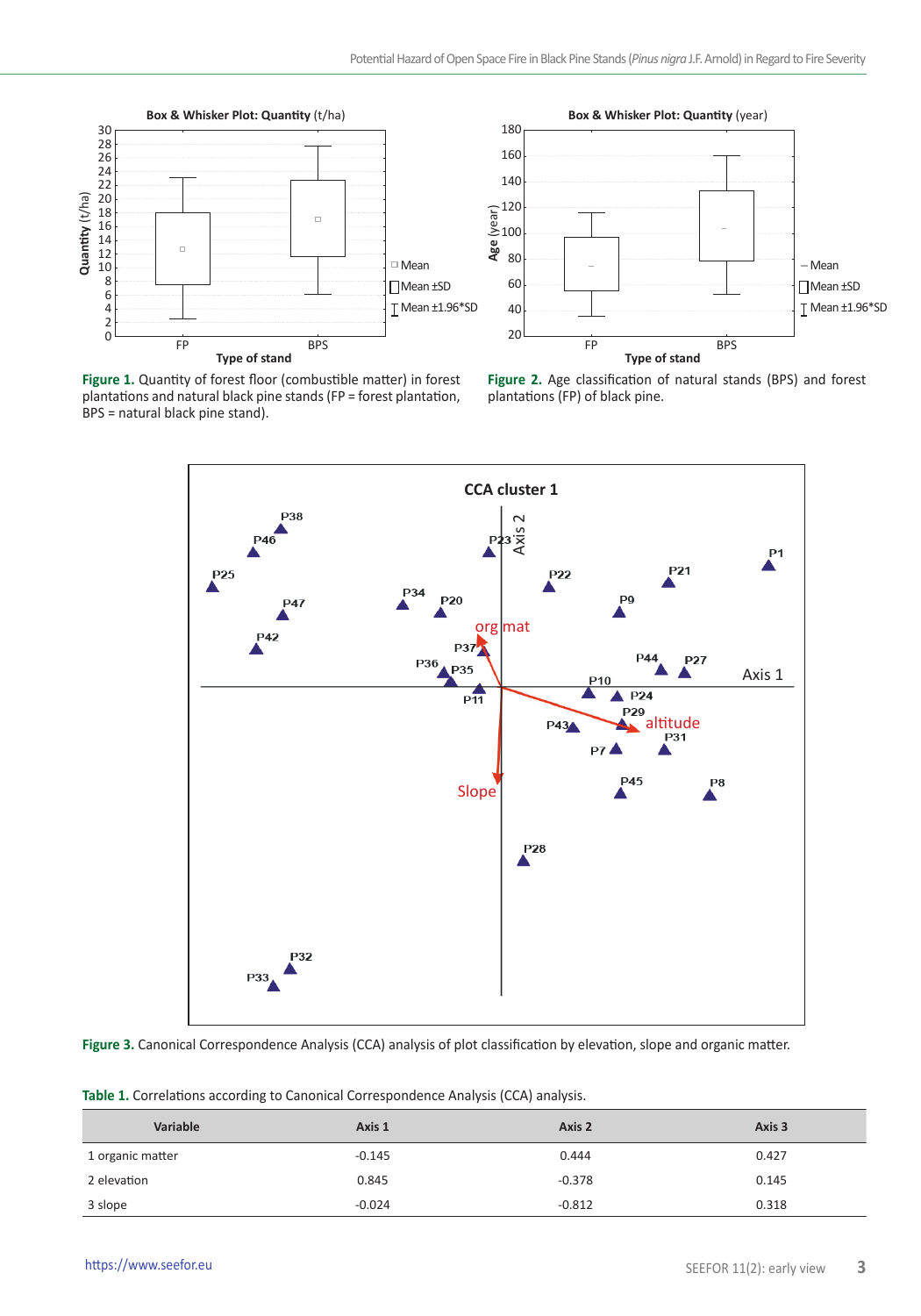The results indicate better quality stands in the higher parts of the sub-Mediterranean area. Taking into account the climatic parameter, the areas on the border with the continental climate have better habitat conditions for black pine.

Seasonal potential of fire severity indicates an increase in severity between 2007 and 2013, which is contrast to the researched period from 1997 to 2006, where the limit value of 7 is not exceeded. For Senj and Pazin, the

**RAB** 9.0 8.0 7.0 6.0 5.0 4.0 3.0 2.0 1.0  $0.0$ 1.60 3.40 2.40  $\frac{3.80}{9}$  3.40 2.40 3.20  $1.90$   $1.40$   $2.00$ 1997 1998 1999 2000 2001 2002 2003 2004 2005 2006 **SSR**

values for 2012, 2013 and 2015 are extremely high, unlike values for Rijeka, Rab and Poreč, where only in 2012 the severity of fires exceeds the reference value of 7 (obtained by applying the Canadian method of the Meteorological Index of Forest Fire Hazards (Vučetić 2000), according to the results by Williams and Van Wagner in Dimitrov (1998). The decisive reason might be several days with strong winds in the circumstances of extremely dry and hot summer.



**Figure 4.** Seasonal potential of fire severity on the island of Rab (1997-2006, 2007-2016).









**Figure 6.** Seasonal potential of fire severity for Rijeka (1997-2006, 2007-2016).

1.78

5.66

3.48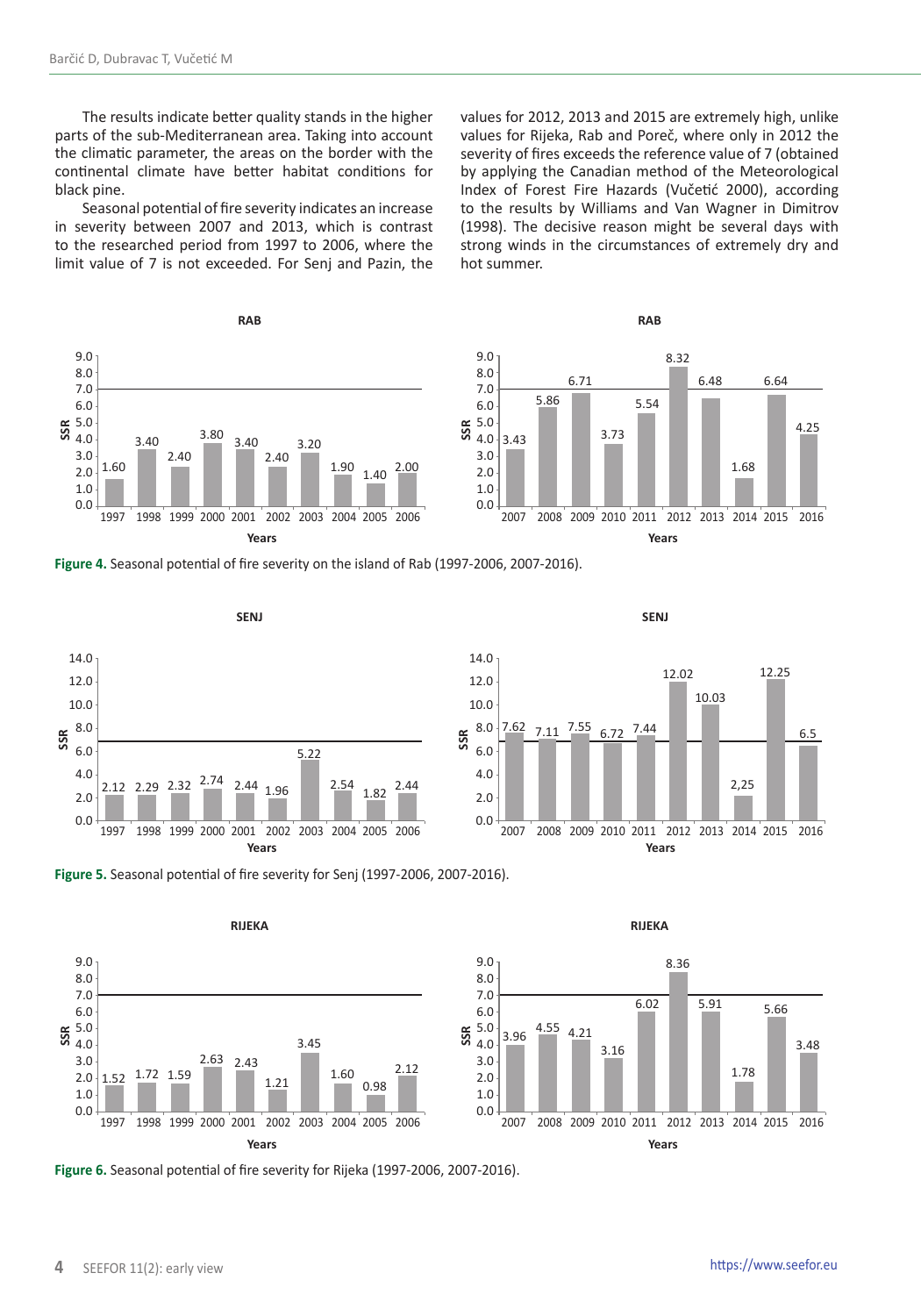

**Figure 7.** Seasonal potential of fire severity for Poreč (1997-2006, 2007-2016).



**Figure 8.** Seasonal potential of fire severity for Pazin (1997-2006, 2007-2016).

### **DISCUSSION**

In the vegetation sense and in relation to fire hazard, black pine stands in the sub-Mediterranean zone are found in three elevation zones (low, mid and high). These zones in the study area are related to the proximity of the sea and the transition to continental climate. This is also the case in other Mediterranean countries (Gil and Aránzazu Prada 1993, Serrada Hierro, 1990, Grau Corbi et al. 1999). This zonation is related to higher quantities of precipitation at higher elevations. Habitat factors for black pine and other conifers in the Mediterranean have been observed through the prism of the Emberger pluviothermic quotient (Quézel 1976, M'Hirit 1999), as shown in Figure 9.

Weather and climate play a key role in the determination of the fire regime of an area, and the fire regime as such is very closely related to changes in climate (Kunkel 2001, Viegas et al. 2004, Pereira et al. 2005). The fire occurrence regime is characterised by its severity, rate of spread, summer season and frequency (Sousa 1984, Johnson and Gutsell 1994). In Croatia, research to date has warned that despite all efforts, the number of fires is increasing, as is the surface area affected (Rosavec et al. 2006, 2013). In the context of open space fire prevention, forest fire indices or danger assessment systems are used. The most commonly used is the Canadian

system, called the Canadian Forest Fire Danger Rating System (CFFDRS), which consists of two subsystems: Fire Weather Index (FWI) and Fire Behaviour Prediction (FBP). This system has been applied in Croatia since 1981 (Mokorić and Kalin 2006). Though the climatic factor (temperature, precipitation) is important, since it is an integral factor in calculating potential severity, a large quantity of combustible materials is crucial for the spread and intensity of fire (Figure 1).

The first axis of the ordination scale is highly correlated with altitude. Overview of the correlations of variables is given below the graph (Figure 3). Taking into account pine stands and the relationship to environmental variables (Figure 2 and 3), the relationship to forest litter, altitude and slope is crucial. Litterfall intensity is strongly climate-dependent (Arneth et al. 1998, Starr et al. 2005). Among other factors, the age of the forest stand, species composition and density of trees also impact litterfall (Diaz-Maroto and Vila-Lameiro 2006, Starr et al. 2005). In our study, the correlation of forest litter depends on soil and plants' formation properties. Similar has been indicated in Banaszuk (2001) and Diaz-Maroto and Vila-Lameiro (2005).

Therefore, forestry and silviculture works are key in reducing the risk of forest fires, as these are the dependent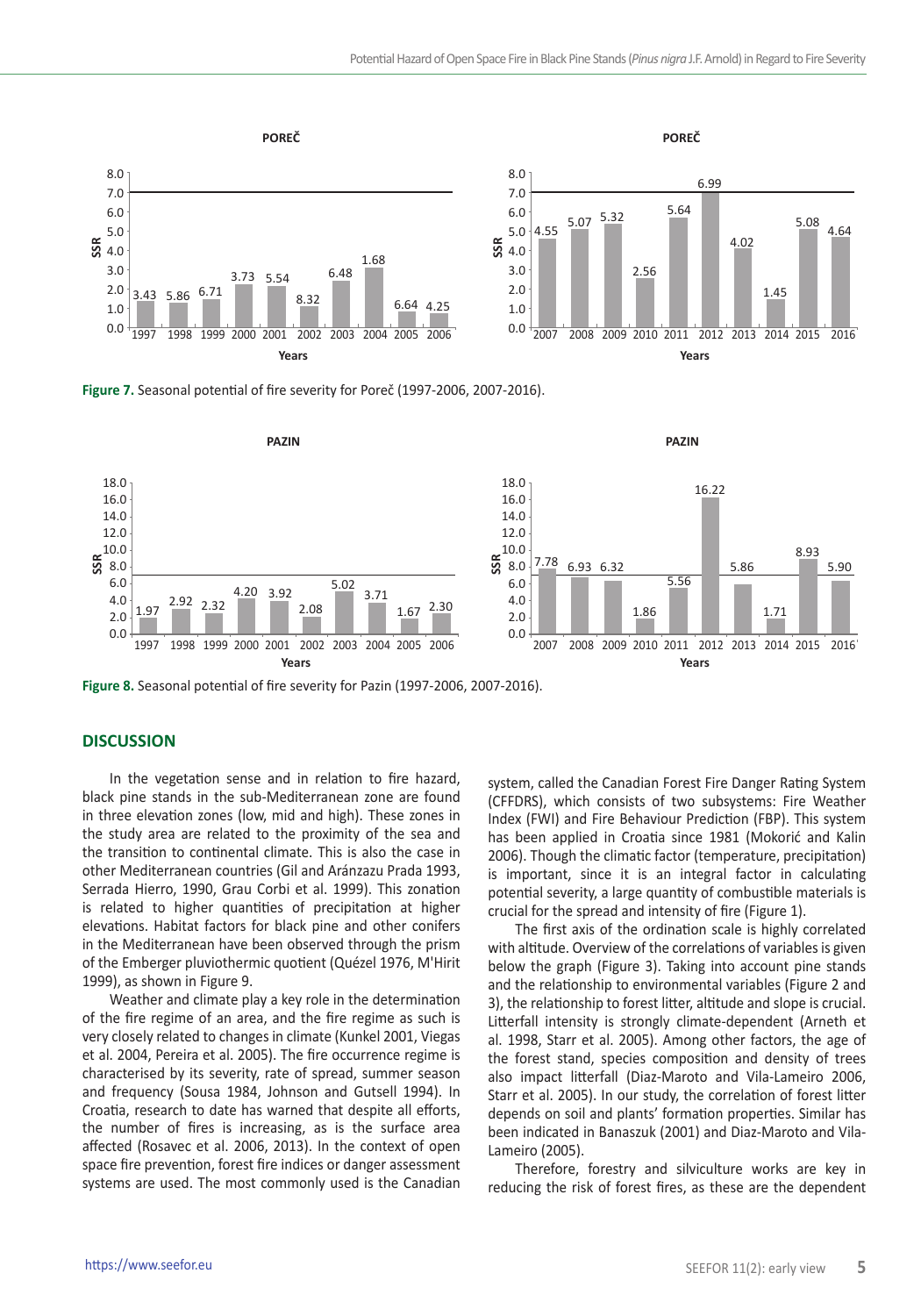

**Figure 9.** Climatic factors important for afforestation.

variables which can be altered. In the practical sense, and to minimize risk in raising black pine plantations, it would be useful to reduce the number of plants during afforestation works. Since afforestation typically uses a base of 2000 to 2500 plants per hectare (*Meštrović and Fabijanić 1994*), afforestation with 1000 to 1200 seedlings would result in a smaller scope of work in cleaning and thinning. Thinning in the plantations should begin between 25 and 30 years, and should be repeated every ten years. This would ensure a tree density of 500 trees per hectare at the end of the rotation (Bezak 1992). More intense thinning leaves only 140 trees per hectare, resulting in larger trees and the appearance of a range of deciduous tree species (Hamilton and Christie 1971). A 100-year old black pine tree (*P. nigra* ssp. *laricio*), as a commercial species, may have a wood volume of 450- 900 m<sup>3</sup>·ha<sup>-1</sup> and a density of 350-700 trees per hectare (CAB International 2000). The annual growth rate is about 4-6  $m<sup>3</sup>$  ha<sup>-1</sup>, and between 7-10  $m<sup>3</sup>$  ha<sup>-1</sup> in the best habitats (Meschini and Longhi 1955, Bernetti 1995). Bernetti (1995) stated that in natural habitats, black pine has a wood volume of 150 to 450 m<sup>3</sup>·ha<sup>-1</sup>. Analysis of its potential uses for burned timber and considering it in the economic optimizations could also offer a new perspective in this field of research (González Olabarria 2006). Ultimately, at the end of the rotation, there is a better chance of producing a higher quality stand, both in the production and ecological sense, with a lower amount of combustible matter.

According to Chandler et al. (1983) and Bilandžija (1992), combustible matter or forest fuel is the entire quantity of plant material, both dead and alive, which lies above the mineral layer of the soil. All aboveground vegetation is potential fuel, and vegetation types differ only in their flammability and burning rate under certain weather conditions. The combustible substance in the stand increases fire risk depending on stand structure and composition (González et al. 2006). According to the Canadian fire danger rating system (Van Wagner and Pickett 1985), combustible matter is classified on the basis of the size of the materials. Therefore, the system differentiates between the indicator of fine fuel moisture, the indicator of medium-sized solid fuel moisture, and the indicator of solid fuel moisture. The relationships between forest fires and the potential influence on vegetation is shown in the results of the seasonal intensity of fire danger (Figures 4 to 8). It is assumed for our research areas, and there are no empirically determined limit values in the researched area (Dimitrov 1998). Values above 7.0 are considered to represent exceptional fire severity. Values between 3.0 and 7.0 indicate high to very high intensity. Moderate severity includes values between 1.0 and 3.0. All values below 1.0 indicate low fire severity.

There is a prominent difference between the exceptionally dry year in 2003, and average precipitation years, such as 2005. Attention should be focused on 2012 and 2015. High values (Figure 8 - value 16.22, Figure 7 - value 6.99, Figure 6 value 8.36, Figure 5 - values 12.02 and 12.25, Figure 4 - value 8.32) indicate the overlapping of extremely dry periods and extremely high summer temperatures, and probably a strong wind influence that further increases the index.

Under such circumstances, the fire hazard in black pine stands is either reduced or increased depending on the annual climatic conditions. The aim of prevention works in forestry should be to reduce the number of fires and the surface area burnt per fire. Black pine currently has exceptional value in the ecological sense, such as its contributions to biodiversity in the karst landscape. According to the National Habitat Classification System and the Natura 2000 ecological network, and in line with the Ordinance on the list of habitat types, habitat maps and threatened and rare habitat types (Official Gazette 88/2014), the following are particularly valuable habitats. The priority habitat type (\*9530) pertains to the (Sub-) Mediterranean endemic black pine forests (E.3.5.7.- As. *Ostryo-Pinetum nigrae* (Anić 1957, Trinajstić 1998),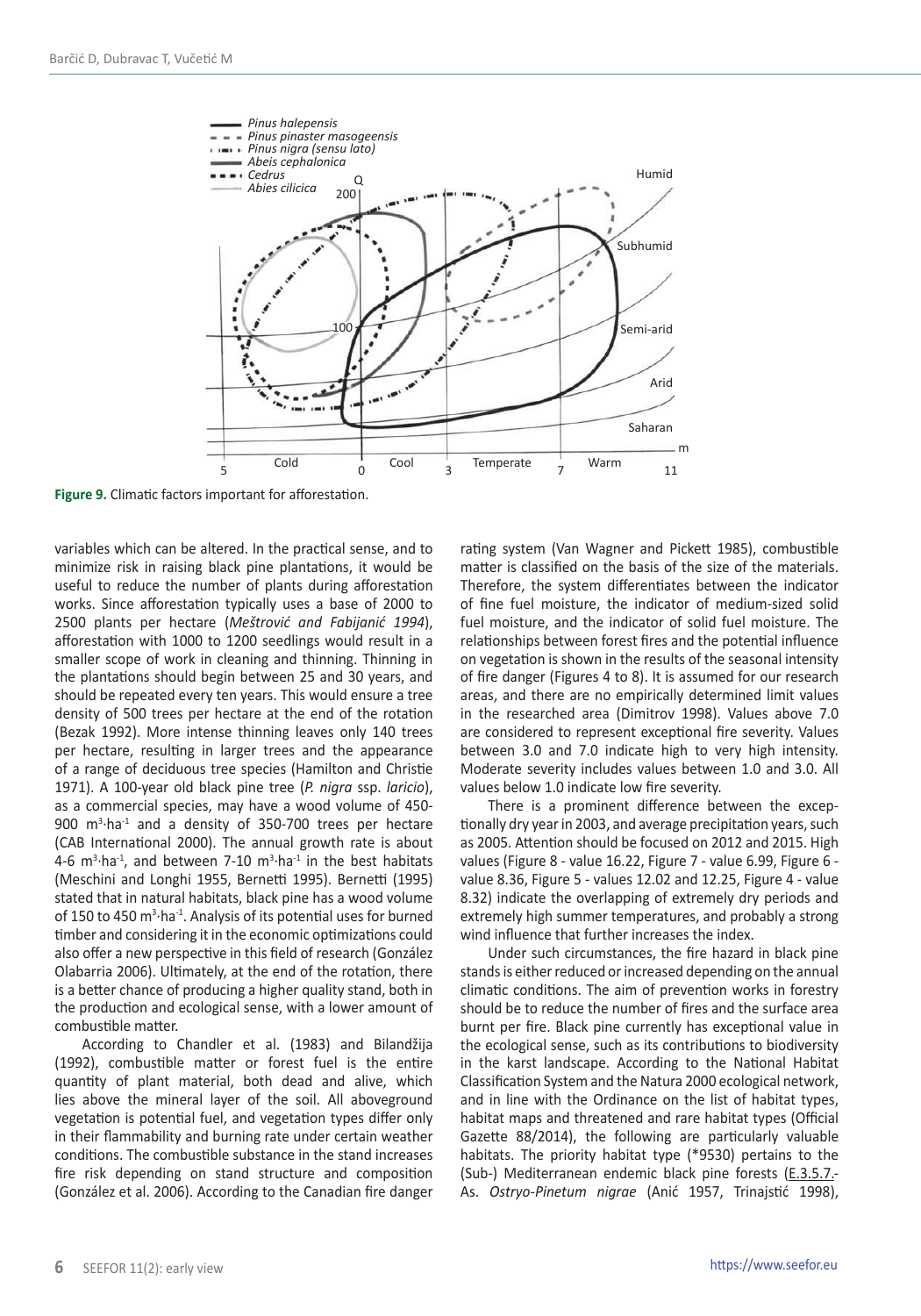E.7.4.4.- As. *Cotoneastro-Pinetum nigrae* (Ht. 1938), E.7.4.5. - As. *Euphorbio triflorae-Pinetum nigrae* (Ht. 1956, Trinajstić 1999), E.7.4.6.- As. *Erico manipuliflorae-Pinetum dalmaticae* (Trinajstić 1986) and E.7.4.7.- As. *Junipero sibiricae-Pinetum dalmaticae* (Domac 1962, 1965)).

## **CONCLUSIONS**

Under the circumstances of increasingly frequent appearance of extremely dry and warm years, increased hazards for forest ecosystems can also be expected. Stands of black pine (*Pinus nigra* J.F. Arnold), as the most important species for afforestation of the sub-Mediterranean Dinaric karst, are particularly threatened. Anthropogenic influences should be applied through forestry and silvicultural work (cleaning and thinning) to maintain stand stability in the sense of quality and to reduce the quantity of combustible materials. Clearing the lower branches and ensuring fewer trees per hectare can reduce and limit the speed of spread of a forest fire, or the transition of a low fire into a high fire. With the assumption of good forest road openness, the ecological and commercial damages can be significantly reduced even in the appearance of a forest fire. Fire severity assessments indicate the suitability of conditions for the onset of fire. These values are calculated for the assessment of seasonal severity, which

is an indicator dependent on the environmental conditions of a certain area. In this case, a 20-year period has been shown. However, in order to obtain more accurate insight into the severity assessment, monthly or daily danger assessments should be made during the fire season, or specifically for the summer months.

#### **Author Contributions**

DB and TD conceived and designed the review article. It is based on field measurements, data processing and statistical analysis performed by MV and DB. TD helped to draft the manuscript, DB wrote the manuscript.

#### **Funding**

This research received no external funding.

#### **Acknowledgments**

The authors would like to thank Croatian Meteorological and Hydrological Service, Agrometeorological Service and to Mario Ančić (Faculty of Forestry, Institute of Forest Inventory and Management) for technical support.

#### **Conflicts of Interest**

The authors declare no conflict of interest.

### **REFERENCES**

- Anić M, 1957. Crni bor u sjevernom Velebitu. *Glas šum pokuse* 13: 461-508.
- Arneth A, Kelliher FM, McSeveny TM, Byers JN, 1998. Net ecosystem productivity, net primary productivity and ecosystems carbon sequestration in a *Pinus radiata* plantation subject to soil water deficit. *Tree Physiol* 18: 785–793. https://doi.org/10.1093/ treephys/18.12.785.
- Banaszuk P, 2001. Effect of habitat conditions on biomass production and nutrient cycling in communities of coniferous forest. *Pol J Ecol* 49(3): 271–298.
- Barkman JJ, Doing H, Segal S, 1964**.** Kritische Bemerkungen und Vorschläge zur Quantitativen Vegetationsanalysen. *Acta Bot Neerl* 13(3): 394-419. [https://doi.org/10.1111/j.1438-8677.1964.](https://doi.org/10.1111/j.1438-8677.1964.tb00164.x) [tb00164.x.](https://doi.org/10.1111/j.1438-8677.1964.tb00164.x)
- Bernetti G, 1995. Selvicoltura speciale. UTET, Torino, Italy, 416 p.
- Bezak K, 1992. Tablice drvnih masa cera, crnog bora i običnog bora. *Radovi* 5: 47-65.
- Bilandžija J, 1992. Prirodno opterećenje sastojina alepskog, primorskog i crnog bora šumskim gorivima. *Radovi* 27(2): 105- 113.
- Braak ter CJF, 1986. Canonical correspondence analysis: a new eigenvector technique for multivariate direct gradient analysis. *Ecology* 67: 1167-1179. [https://doi.org/10.2307/1938672.](https://doi.org/10.2307/1938672)
- Braun-Blanquet J, 1964. Pflanzensoziologie. Grundzüge der Vegetationskunde. 3rd edn. Springer Verlag, Wien, New York, USA, 880 p.
- CAB International 2000. In: Forestry Compendium (Global Module). Wallingford, Oxford, UK. Available online: [https://www.cabi.org/](https://www.cabi.org/fc) [fc](https://www.cabi.org/fc) (18 November 2020).
- Calabri G, 1990. Forest fires in Italy in 1989 and 1990. *International Forest Fire News* 4, 8 p. Available online: https://gfmc.online/iffn/ country/it/it\_1.html (18 November 2020).
- Carmel Y, Paz S, Jahashan F, Shoshany M, 2009. Assessing fire risk using Monte Carlo simulations of fire spread. *For Ecol Manag*  257(1): 370-377. [https://doi.org/10.1016/j.foreco.2008.09.039.](https://doi.org/10.1016/j.foreco.2008.09.039)
- Chandler C, Cheney P, Thomas P, Trabaud L, Williams D, 1983. Fire in Forestry, Volume 1: Forest Fire Behavior and Effects. 1st ed. John Wiley & Sons, Inc, New York, 450 p.
- Diaz-Maroto IJ, Vila-Lameiro P, 2005. Seasonal evolution of soil chemical properties and macronutrients in natural forests of *Quercus robur* L. (in Galicia, Spain). *Agrochimika* 49: 201-211.
- Diaz-Maroto IJ, Vila-Lameiro P, 2006. Litter production and composition in natural stands of *Quercus robur* L. (Galicia, Spain). *Pol J Ecol* 54(3): 429-439.
- Dierschke H, 1994. Pflanzensoziologie. Grundlagen und Methoden. Verlag Eugen Ulmer, Stuttgart, Germany, 683 p.
- Dimitrov T, 1998. Gorenje globalne biomase. *Sumar list* 122(9-10): 443-455.
- FAO, 2006. Fire Management, Global Assessment 2006. Food and Agriculture Organization of the United Nations, Rome, Italy, 135 p. Available online:<http://www.fao.org/3/A0969E/A0969E00.pdf> (18 November 2020).
- Gegout JC, Houllier F, 1996. Canonical correspondence analysis for forest site classification. A case study. *Ann Sci For* 53: 981-990. <https://doi.org/10.1051/forest:19960506>.
- Gil L, Aránzazu Prada M, 1993. Pines as basic species for restoration of forests in the Mediterranean environment. *Ecología* 7: 113- 125.
- González Olabarria JR, 2006. Integrating fire risk into forest planning. Academic Dissertation, University of Joensuu, Faculty of Forestry, Joensuu, Finland, 36 p.
- González JR, Palahí M, Trasobares A, Pukkala T, 2006. A fire probability model for forest stands in Catalonia (north-east Spain). *Ann For Sci* 63: 169-176.<https://doi.org/10.1051/forest:2005109>.